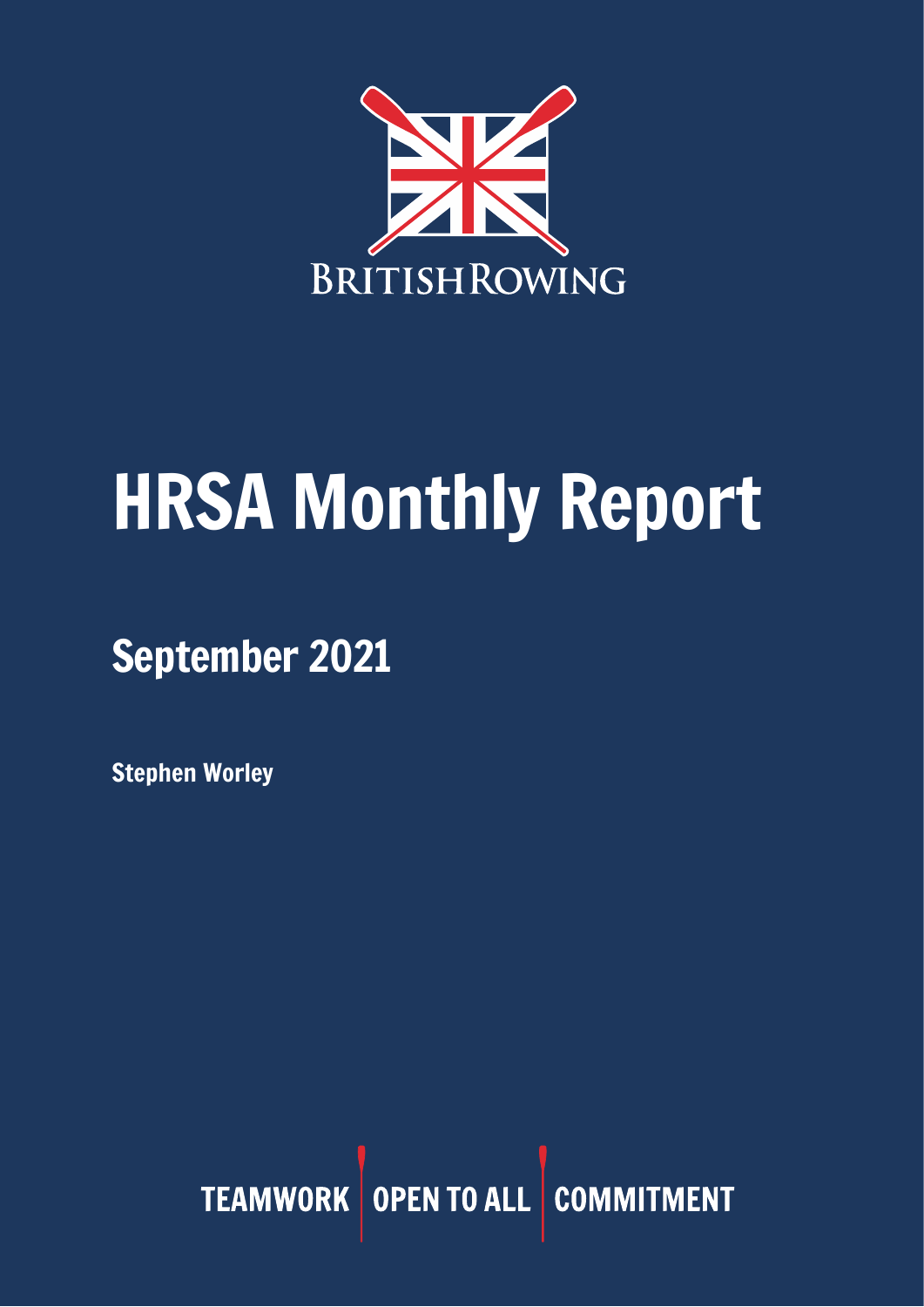## Incident Reports in September

#### **A Coach comes to the rescue**

A coach reported that a Sea Scout sailing dinghy carrying two 2 small boys capsized about five metres ahead of her launch. One boy swam clear to the far side of the dinghy the second child began shouting that he was stuck. She quickly headed over to find his was leg trapped between the boom and the sail. She couldn't reach so she told him to hang on to the boom to keep his head above water. She shouted for help using her megaphone and the sea scout launch approached. he held the dinghy while they untangled the boy from the sail and dragged him into the launch. The other child was also rescued into the sea scouts launch.

#### **Think about the cox**

There were two incidents involving inexperienced coxes. In one, a cox unfamiliar with the stretch of river took an incorrect line and ran aground. In another, a cox steered on the wrong side of the river. Please ensure that coxes are fully briefed and supported by experienced rowers when appropriate. Please also remember that we are approaching a time of year when the temperature falls and coxes should dress appropriately.

#### **Take care when land training**

A rower undertaking a 2k erg test suffered a reoccurrence of a back injury and had to stop rowing. Please encourage rowers with injuries not to do anything that would delay their recovery.

#### **Do not forget to check heel restraints**

A 1x capsized and the rower had difficulty getting free from the boat because the heel restraints were too long. Please check heel restraints before going afloat.

#### **Look ahead more often**

The crew of a 2x looked ahead before starting a piece and saw nothing. They were just about to take a second look (after about 20 strokes) when the 2x hit a paddleboard with the 2x's bow. They helped the paddle boarder back onto the board. Please look ahead at least once every five strokes.

#### **Ensure that you can see what's ahead of you.**

Following a head-on collision of an 8 with a 1x, the cox stated that the 1x was "entirely in my blind spot". Whilst it may not be easy for a cox to see directly ahead on a straight river, it is still necessary to know what is there. The cox could ask a crew member to look ahead, or use a spotter on the bank, or lean out to see ahead, or could change course so that they can see the river ahead. However it is done, it is still the cox's responsibility to know whether there is anything ahead and be able to adjust course or speed to avoid a collision.

## **If the view ahead is restricted then slow down**

There was a blade clash between crews going in opposite directions when both were passing under a bridge. Crews were reminded to slow down when vision is obscured.

#### **Backstays protect**

In a report of a collision between a 2x and a 1x it was stated that "backstays definitely saved me, as the steersperson, from injury and our boat from damage".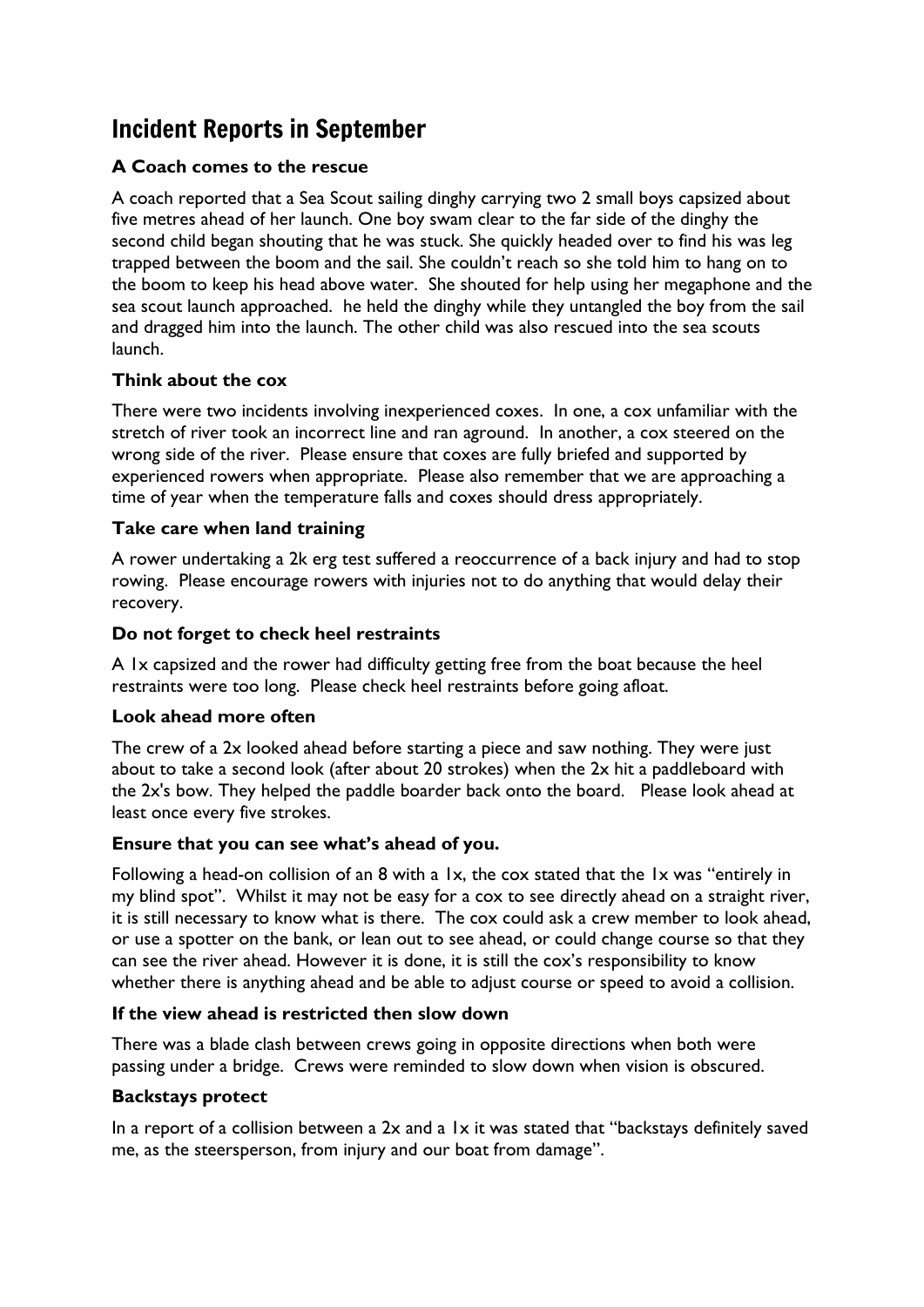#### **Do not assume that you have been seen**

A barge was in the middle of a canal and didn't pull over to correct side as a 4x approached its bows. A coach on the bank warned the driver of the barge who put the engine into reverse. The 4x executed an emergency stop and the cox pushed the barge away to prevent damage. The barge driver acknowledged he had not seen the 4x (bow was wearing hi-vis).

#### **Take care under bridges**

There were two reports of items being dropped from bridges. In one, railway track ballast was dropped from a railway bridge; one piece hit the bow of a 2x penetrating the fibreglass. In the other, a large glass bottle narrowly missed a 1x.

#### **Hi-vis can work on land too**

A rower walked quickly towards the boatsheds to collect a tool. He tripped up on a concrete step and fell towards the boatshed doors. As he fell he hit his head on the edge of the metal door frame and cut open his head. First aid treatment was quickly administered and the rower was taken to hospital for treatment. Members were reminded not to run in or around the boathouses. The step will be highlighted with fluorescent paint to draw attention to the hazard.

#### **Check your landing stage**

A rower's foot went through the landing stage and her leg got stuck halfway up the calf. Another rower sawed through the plank to free her leg. Two medics (members of the club) attended. Little first aid was needed, just painkillers. Please check you landing stage and, if necessary, repair it before something like this happens at your club.

#### **Incidents involving motor boats**

There continue to be many incidents where rowers suffer nuisance from the behaviour of motor boat drivers. In one incident, a motor boat accelerated when being overtaken by a 1x and steered towards the sculler. In another, a motor boat passed under a bridge and steered towards a sculler. The moorings of a barge were cut, for the fourth time in a week, and the barge blocked the waterway. Elsewhere, four jet-skis (Personal Water Craft) caused excessive wash and partially swamped rowing boats. In another incident, a motor boat was being driven erratically by children.

#### **A plea from the heart**

The following appeared in a comment on a report of a collision between two 4xs training alongside and a 2x travelling in the opposite direction:-

"We share the river with a number of other beoble, to enjoy, have fun and race. We all sometimes *forget that we are just messing about on the river in pursuit of entertainment. I am constantly reminding everyone that they must stick to the correct side of the river, look before overtaking, look* more often to see where they are going and look for obstructions in their path. In the heat of a race we can forget, tearing up the river as fast as we can go, that there are other people also trying to *use the river from canoeists, paddle boarders and even swimmers. They are very hard to spot when your mind's on technique and pushing hard. We have had numerous near misses this summer and* now a small collision, with minor injuries. Please can everyone involved take this as a reminder to be *cautious and considerate to all users of the river."*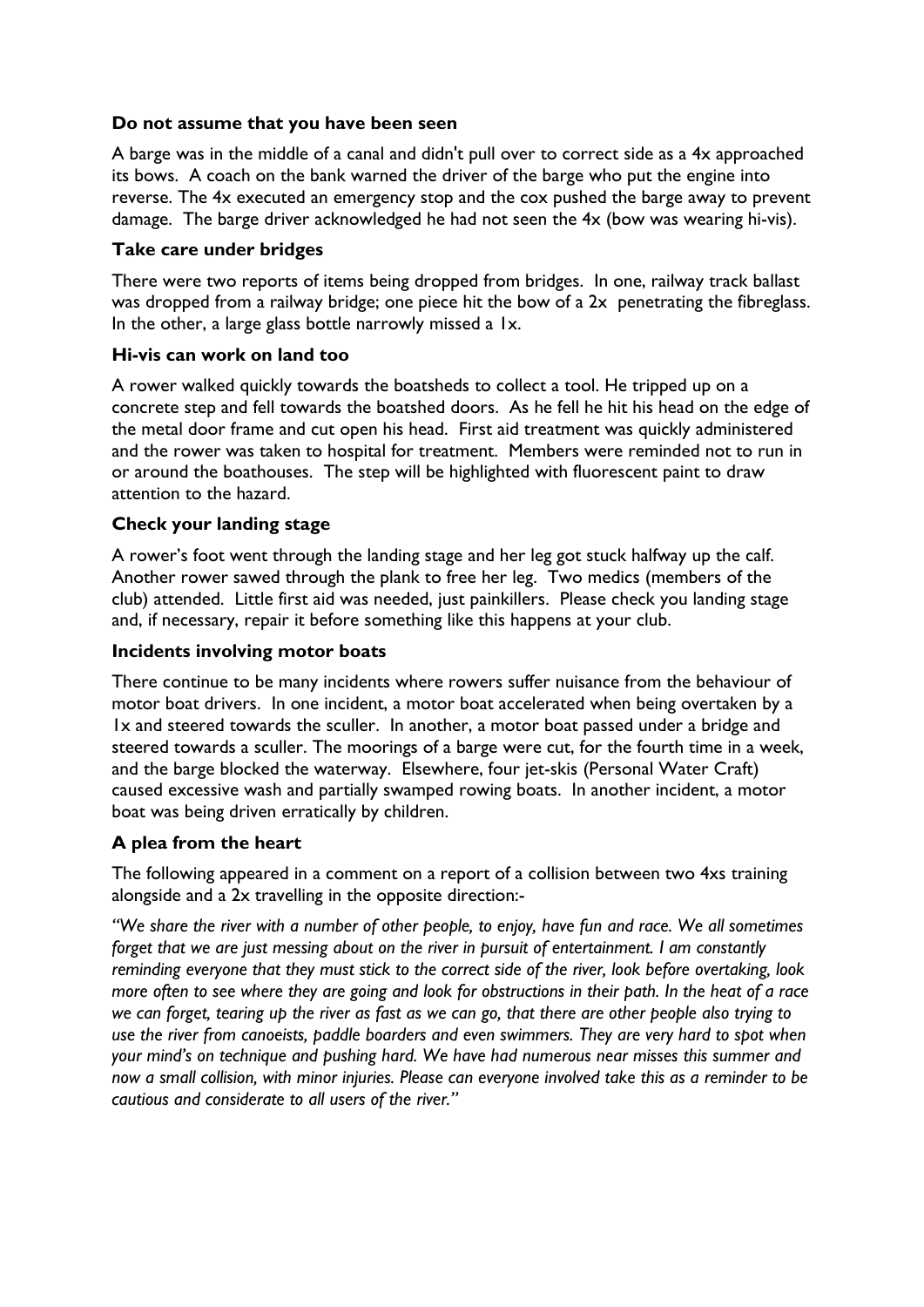## Yes you can – how can we help?

The parent of two teenagers wrote to British Rowing to explain that they had recently had a couple of trial sessions at a local rowing club, and really enjoyed it. Both children have food allergies and each carries an EpiPen and, in the highly unlikely event they should need it, they can administer it themselves.

The coach who is responsible for the junior section has written to the parent to explain that the coach thinks it would not be safe for them to row.

The chances of anaphylaxis are extremely low particularly when rowing. Their allergic responses are triggered by "food", it is highly unlikely that this will happen when they are rowing. Their parent does not want the children to feel as though they are being discriminated against.

It may be coach does not understand what epi-pens are, what they do and how they work. The concept of using an injection to treat what could be a life threatening illness, is pretty scary. This fear should be addressed by greater understanding. The key facts are:-

- epi-pens are auto-injectors, designed for use by the person who needs them,
- it requires little or no skill to use them,
- they inject into the lateral aspect of the mid-thigh (no need for precision)
- it would be easy to use them in a boat
- they will inject through the type of clothing normally worn by rowers
- they are used for the immediate treatment of anaphylaxis, this is not instantaneous
- it usually takes minutes for the symptoms to develop, when the epi-pen can be used
- the sufferer will recognise the symptoms and have time to use the epi-pen
- they contain a measured dose of adrenaline (also known as epinephrine)

There are a few other key facts that he will need to know eventually, these are:-

- the dose in an epi-pen is relatively small, further injections may be needed
- if an epi-pen is used on the water then the user should be taken ashore immediately
- if an epi-pen is used then there will be a need for medical assessment
- anyone who has injected themselves should be taken to hospital as an emergency

In general, people with chronic medical conditions, and their parents if they are children, tend to become experts in those conditions.

British Rowing does not have a policy epi-pens. Clubs are expected to perform their own risk assessments and it should be relatively easy for the club, perhaps with the parent's help, to use risk assessment to define a safe way for the children to enjoy rowing.

This matter has been discussed with the Honorary Medical Adviser and the Lead Safeguarding Officer, and they concur.

It is always easier to say *"no, you cannot do that, it is not safe"* than it is to say *"let's work together to find a way for you to do it safely"*. The challenge is for us to find a safe way for each person to share our enjoyment of our sport. Sometimes we just need to work harder and not give up on people. Please remember that we want to make rowing an inclusive sport (Everyone's Sport) and we do not want to turn anyone away.

If you are confronted with a similar issue and need assistance then please contact us (at [info@britishrowing.org](mailto:info@britishrowing.org) or [safety@britishrowing.org](mailto:safety@britishrowing.org) if it relates to safety) and we will try to help you to find a solution.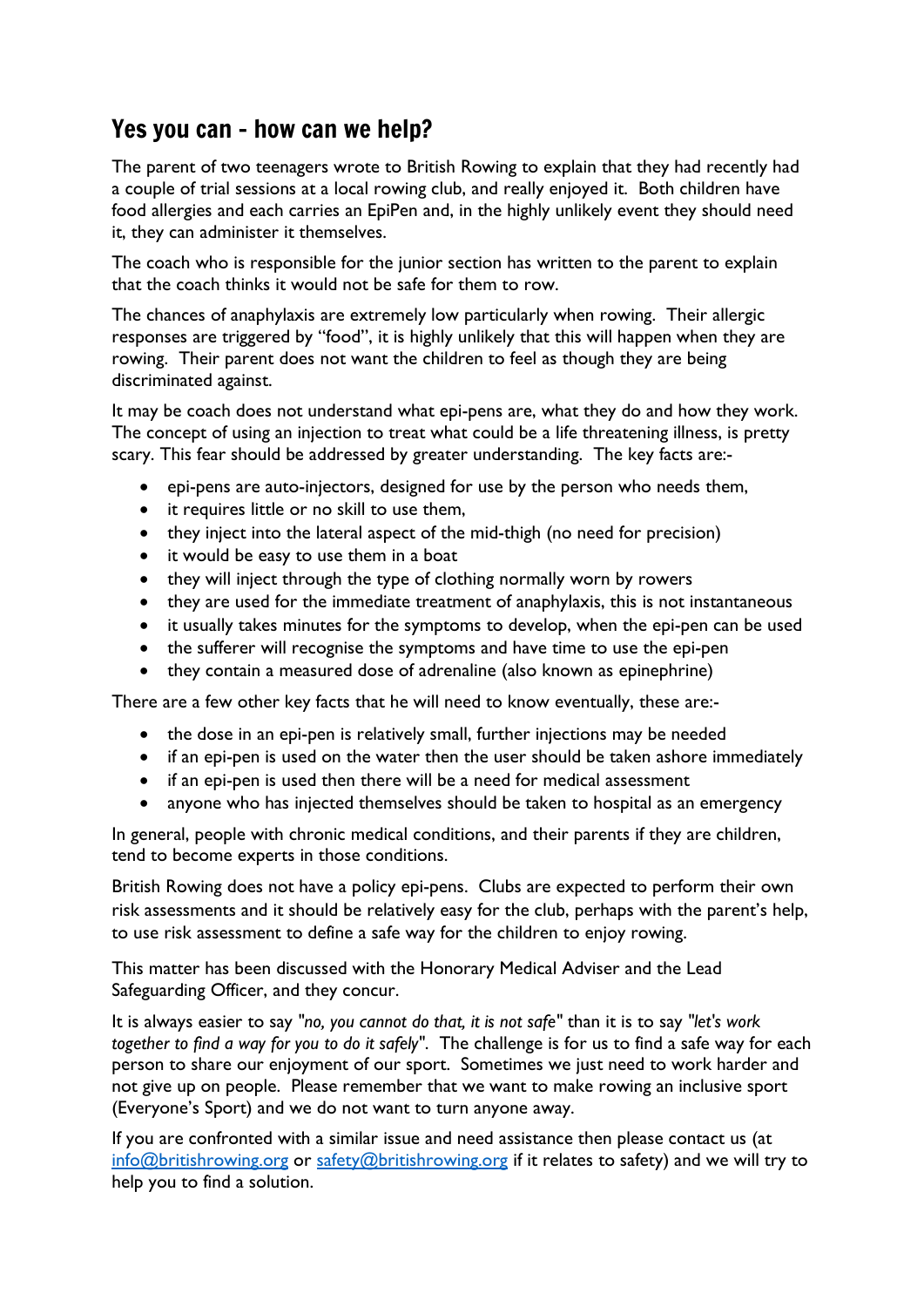## Do we have safety training for children?

This question came from a mother whose daughter rows at school.

Safety training is such a broad topic that I may not address the issues that are most important to you. If I do that then please let me know.

In a sense all training provided by coaches and others includes safety. Training helps people to understand the correct way to do something and the correct way is the safe way.

We do provide safety training materials but not specifically for children. However, this material is relatively straightforward and I expect that your daughter, perhaps with your help, will be able to complete the training. The Online learning modules are available on the British Rowing website [here](https://www.rowhow.org/mod/page/view.php?id=6650) and we have the following modules:

- Safety Basics, Understanding and Managing Risk
- Old Water and Hypothermia
- Advanced Risk Assessment (under development)
- Capsize Drill

We also have comprehensive safety guidance in [RowSafe.](https://www.britishrowing.org/about-us/policies-guidance/rowsafe/)

Your school rowing club will have a Club Rowing Safety Adviser (CRSA) who will be able to provide specific information on safety at the club. All British Rowing clubs have CRSAs.

As with all organisations, we have our own jargon. For us rowing safety covers the prevention of physical harm to rowers and others. Colleagues deal with safeguarding, this covers ensuring the welfare of rowers, particularly children and vulnerable adults. There is further information for juniors [here](https://www.britishrowing.org/knowledge/rower-development/juniors/) entitled "Stay safe and have fun in rowing".

## British Rowing Safeguarding Update

The Safeguarding resources on the British Rowing website have been updated. The policy has been updated and the name changed from "Safeguarding and Protecting Children" to "Safeguarding Children and Young People". There is information on:-

- the minimum standards for safeguarding children;
- responding to concerns, referrals and disclosures;
- British Rowing's involvement in Safeguarding complaints; and
- coaching ratios.

In addition there are four new handbooks covering:

- the Club Welfare Officer.
- Handling Concerns.
- Club, training and competition guidance. and
- Safety in the digital world.

There is also a new ["British Rowing's Introduction to Safeguarding"](https://www.rowhow.org/) training module on RowHow. This training is aimed at everyone in rowing and is free. You will need to create a ClubHub profile, if you do not already have one, and sign in to RowHow.

There is more information [here.](https://www.britishrowing.org/2021/09/british-rowing-safeguarding-update/)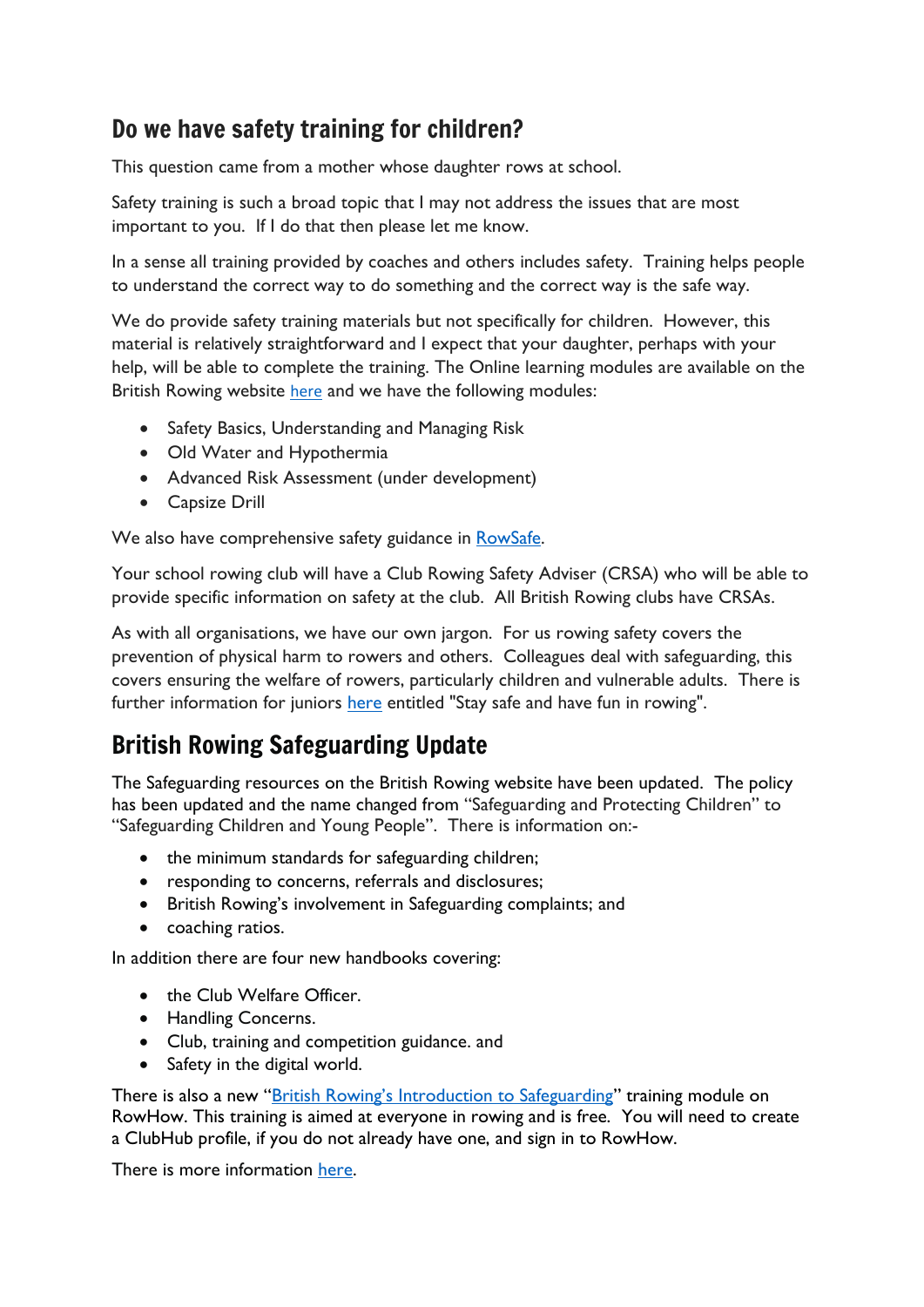## Annual Rowing Safety Audit

It is almost time for clubs to complete the safety audit, this is a condition of affiliation. The audit will open on  $4<sup>th</sup>$  October and clubs will have until  $16<sup>th</sup>$  November to complete their submissions. These will be reviewed by the Regional Rowing Safety Adviser (RRSA) and, if appropriate, the RRSA will provide feedback to the club. Any clubs that have not had their audit accepted by their RRSA will be suspended from competition on  $6<sup>th</sup>$  December. The suspension will be lifted as soon as the audit has been completed and accepted.

Clubs are also expected to upload key documents to their Google Drive so that these too can be reviewed by their RRSA. These documents include the club s:-

- Risk Assessment for Club Activities
- Club Safety Plan
- Emergency Action Plan
- Night-time Rowing Rules

and, if the club runs one or more competitions, the

- Competition Risk Assessment,
- Competition Safety Plan,

and, if the club has training camps, the

• Training Camp Risk Assessment

Please contact your Regional Rowing Safety Adviser (contact details [here\)](https://www.britishrowing.org/knowledge/safety/rowing-safety-contacts/) if you have any comments or questions.

## Current Version of RowSafe

Someone wrote referencing the 2008 that he had somehow found on the internet. RowSafe is updated every year and a new version is issued each April. There is a RowSafe "home page" on the British Rowing website [here.](https://www.britishrowing.org/about-us/policies-guidance/rowsafe/) This contains a link to the latest version of RowSafe.

## Is there a target time for the submission of Incident Reports?

There is no time limit on Incident Reporting. We would like reports to be made as soon as possible after the incident but are happy to receive reports at any time. I read all the Incident Reports, other than those relating to simple capsizes, and would be happy to read more. On average there are over 30 each week. Reports are learning opportunities and the willingness of rowers to share their experience helps all rowers to keep themselves, and others, safe.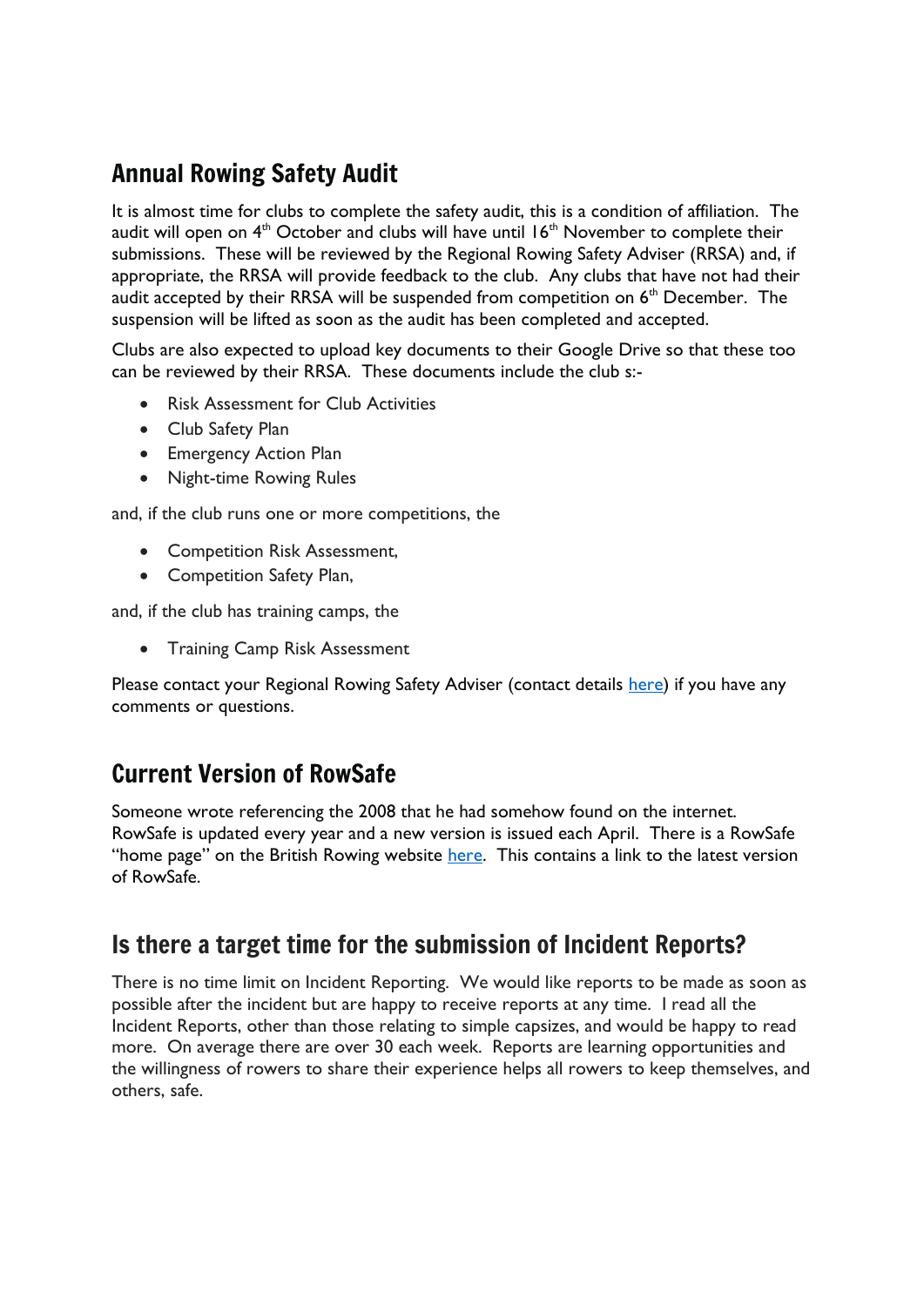## Junior Rower with Epilepsy

I received a request from a rowing club in Ireland via the RNLI. The response was shared with my colleague in Rowing Ireland.

The RNLI had received a query in from a rowing club and noted that we have a page on the website on Rowing and [Epilepsy.](https://www.britishrowing.org/knowledge/safety/health-and-fitness/rowing-and-epilepsy/) The club has a new junior rower who has had epileptic fits it the past , although none for the last 4 years. She carries an injection in case of prolonged fits. The club has obtained information from various sources and the advice seems to be that the benefits of rowing/partaking in sports outweigh the risks. As a club they would like to be as inclusive as they possibly can. As she is a junior rower there always will be a safety boat out on the water. The skiff however is not a great environment for having a fit in (or for having any other type of medical emergency ). The club feels that it would be very helpful to have a written procedure in place of what to do if we have a medical emergency on the water and are looking from advice on this.

The response was that there are two issues here, i.e.:-

- 1. what is the probability of the rower having a seizure and
- 2. how can she be helped if she does.

The guidance includes the following:-

"there is a possibility of further seizures placing themselves and others at significant risk ... within one year following a seizure, and for six months whilst reducing medication or stopping medication"

As it is four years since this her most recent seizure then it is unlikely that she will suffer another. However, it would be best to confirm this with her doctor or treating neurologist.

Support for people who have seizures afloat can be very difficult although this will depend on the severity of the seizure. People who are suffering an epileptic seizure tend to exhale and their bodies become less buoyant. They tend not to float as well as they normally would.

Recovery of a person from a rowing boat to a launch is not easy but this skill can be practised. One of the problems is in bringing the launch close enough to the rowing boat to assist the rower. The riggers and sculls tend to get in the way.

If the rower is aware that she is about to need assistance from the launch then she should be able to signal to a person in the launch that she will need help. This signal should be prearranged.

I understand that "She carries an injection in case of prolonged fits". In the event of such a fit, she may not be able to administer the injection even if this is in an auto injector. Please consider having someone else in the immediate vicinity (in the boat or in a nearby launch) who is:-

- 1. trained to deliver the injection
- 2. knows where to find the injector and
- 3. recognises the circumstances when it should be used.

This all sounds quite difficult but it is basically just a series of simple considerations.

My colleague from Rowing Ireland wrote to say that they are putting the finishing touches on their own Epilepsy policy that will be ratified by their Safety Advisory Committee at the next meeting later this month. It is very much in line with the British Rowing's policy. He also said that these reports are always discussion points at their safety meetings.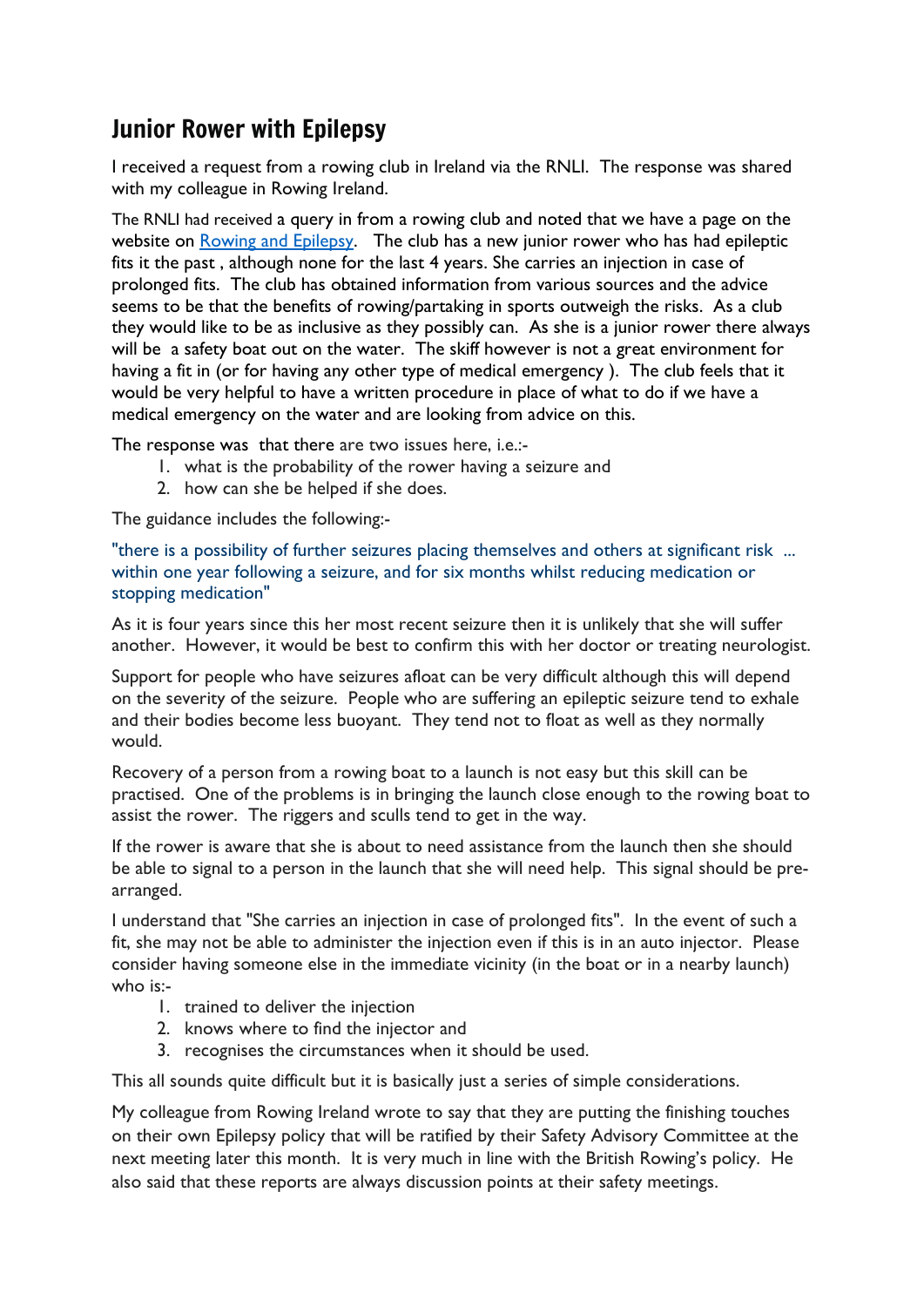## **Defibrillators**

As you know, I have been encouraging clubs to have their own defibrillators and provided information on how to buy one, partially funded by a grant. This information was distributed in a [Safety](https://www.britishrowing.org/wp-content/uploads/2021/07/Safety-Alert-Get-help-to-buy-your-own-AED-July-2021.pdf) Alert. I am pleased to share the information that my club has taken advantage of this scheme and installed a defibrillator in our boat house. I hear that one other rowing club has already done the same and two others have made enquiries. Thank you. If your club does not have a defibrillator then please consider acquiring one; the London Hearts scheme is there to help you.

Our defibrillator is installed inside the boathouse because we would be concerned about vandals if it was outside and it would not be much use there as there is no mobile phone coverage; it is not possible to phone 999 and ask for the code. The cabinet access code is shown on the label on the door.

There is more information about the defibrillator [here](https://www.youtube.com/watch?v=s5ZPLXdXPBc) and on basic resuscitation [here.](https://www.resus.org.uk/public-resource/how-we-save-lives/lifesaver-learning/lifesaver)

I cannot end this item without emphasising the importance of CPR. This buys time until the defibrillator can be used. It simply keeps people alive by forcing blood to continue circulating. Please understand that CPR is best done in relays as it is quite tiring to do it effectively. However, it is still important that the defibrillator is used as soon as possible.



## Do defibrillators need heated boxes?

This question came from a club whose boathouse does not have an electrical supply.

The response was that the defibrillator pads can be damaged if the temperature falls below freezing, hence the need in some places for a heated box. Ours simply plugs into the electricity supply. If you keep the defibrillator in a frost free boathouse, or remove it to a warm place when frost is likely, then you may not need the box. Unfortunately our boathouse is not frost free but fortunately it has an electricity supply.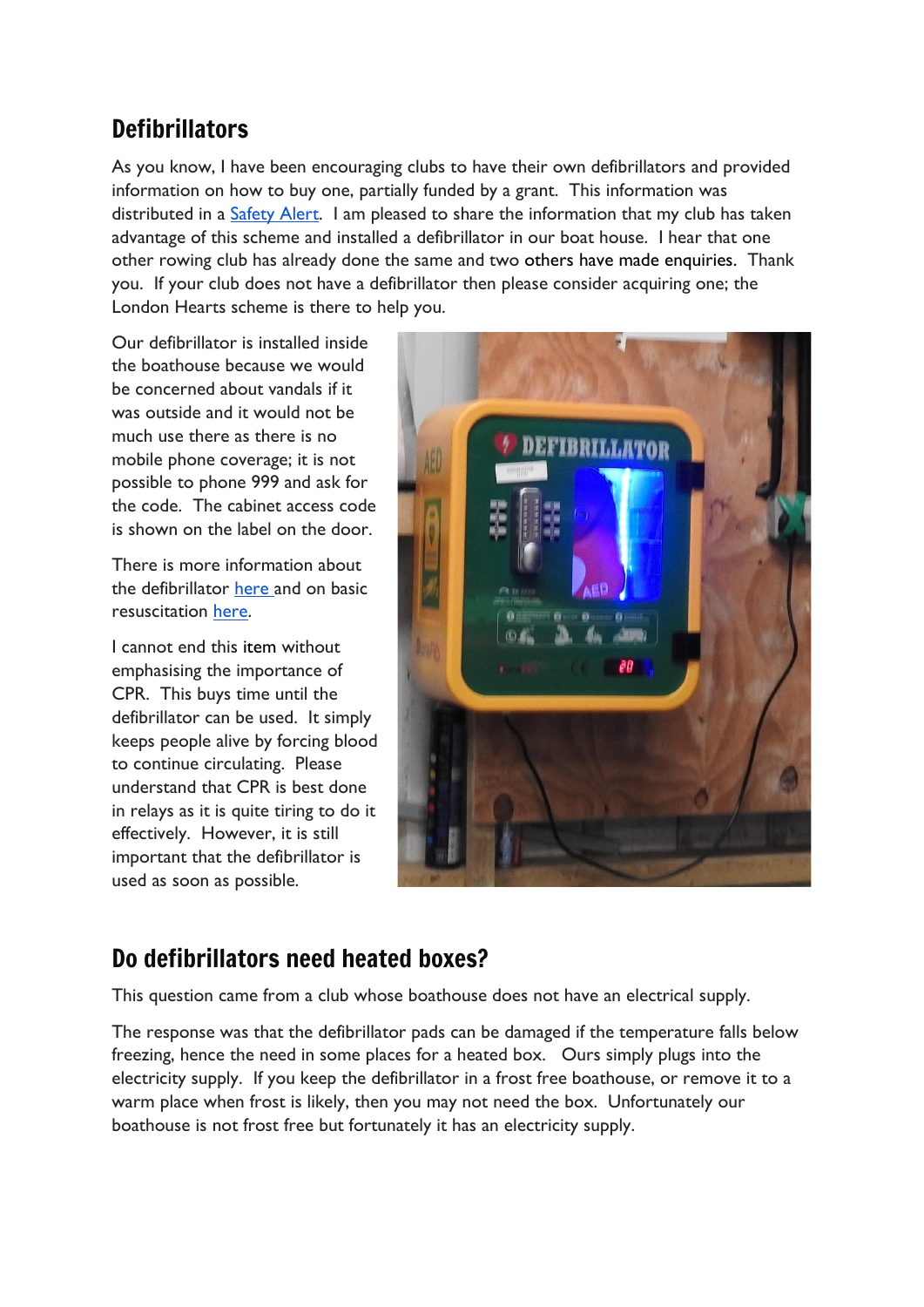## Management and maintenance of lifejackets

I received the following information from a coach who had inflated his school club's lifejackets and had some deflate overnight. He assumed that this indicated that they were not safe to use. Some are partially deflated, some are still completely full up and one or two are almost empty. He would like to know how to gauge what is safe to put back into circulation. His club rows on a small river and capsized rowers are rescued quickly. He asked whether there is a British Rowing recommended coxes' lifejacket and about replacing  $CO<sub>2</sub>$  cylinders. He also asked about Getek lifejackets

My response was that the points in Lifejacket bladders that leak are also structural weak points. Gas inflation is a fairly harsh process and can cause the bladders to burst because structural weakness introduces stress concentrations. Any that deflate noticeably when left for one hour or so should be discarded. Lifejackets do not last forever.

I have several Getek lifejackets and test them each year. They tend to lose some pressure when left for 24 hours but they retain almost all of the pressure for the first hour or so. I regard these as serviceable.

I tend not to worry about the date stamped on gas cylinders. The two factors that I check are surface corrosion and weight. I would replace a cylinder that has started to corrode because of the effect this can have on the fabric around it. Each cylinder is stamped with its weight (the weight of cylinder and gas when full) and I simply check this on the digital kitchen scales. They are usually OK but it is still worth checking (it only takes a few seconds).

The other failure mode with gas inflation lifejacket is the fitting of the cylinder. If they are not fully screwed in then one of two things can happen, either:

- 1. The firing pin will not reach the diaphragm and the lifejacket will not inflate, or
- 2. The firing pin will puncture the diaphragm and some of the gas will escape to atmosphere because the cylinder is not sealed into its holder, at best the lifejacket inflation will be partial.

This is easy to check. Just ensure that the cylinder is correctly and fully screwed into its housing when you reassemble the lifejacket.

On auto-inflation lifejackets there is a firing head. This is dated and I would pay more attention to this date than the date on the cylinder. If the actuator it is out of date or missing then fit a new one.

Small size inflatable lifejackets tend to be auto-inflation, there is no market for small manual inflation lifejackets. If you have coxes in bow loaders then this can be a problem. The solution is to remove the firing head and fit a blanking cap (available from lifejacket manufacturers). You must then mark the lifejacket in some way so that everyone will know that it requires manual inflation.

Please also check the straps for wear and that the crotch straps are fitted and used. There is further information on Lifejackets [here](https://www.britishrowing.org/wp-content/uploads/2015/09/Safety-Alert-February-2015-Lifejackets.pdf) and on how to check lifejackets [here.](https://www.britishrowing.org/wp-content/uploads/2015/09/Safety-Alert-check-your-lifejacket.pdf)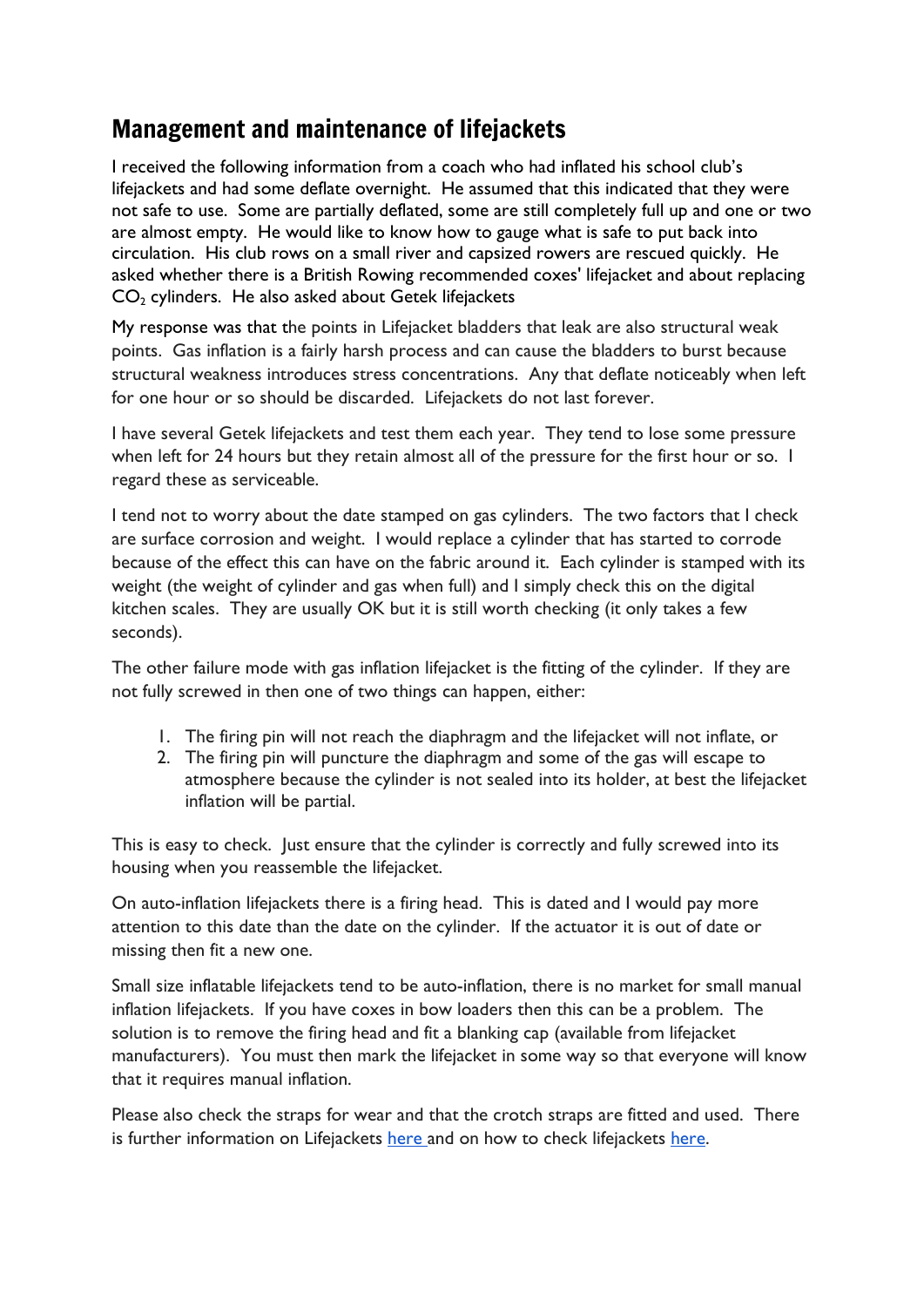You may feel the need to set higher standards, particularly on the replacement of dated or suspect items. I would support this.

Getek Lifejackets are no longer available, the company has ceased trading. I know that some clubs find the **[Spinlock](https://www.spinlock.co.uk/en/searches?utf8=%E2%9C%93&q=cento)** Cento to be appropriate in rowing.

## Are Lifejackets or Buoyancy Aids needed in Skerries?

The answer was that the club's risk assessment should determine whether your rowers need to wear a lifejacket or buoyancy aid, collectively known as Personal Floatation Devices (PFDs). Skerries are quite stable and I expect that, once rowers are in the boat, then they are unlikely to find themselves in the water. If they fall into the water when getting into or out of the boat then I expect that their fellow rowers will pull them out.

If you have rowers who feel that they should wear a PFD, or if a parent thinks that his or her child should, then you should provide one for them. If you have rowers who you think would find themselves in difficulties if they fell in, perhaps because they can neither swim or float, or would panic, then please provide them with a PFD.

If we consider what to wear if it is concluded that a PFD is needed, then in most cases a 50 Newton buoyancy aid will be sufficient. These are generally available at relatively low cost and require little maintenance. All you need to do is ensure that they are stored in a place where they will keep dry and that they are adjusted to fit the user.

If it is concluded that a 150 or 175 Newton Lifejacket could be more appropriate then please use an inflatable type (preferably auto-inflation). There is information on the use, care and checking of lifejackets [here](https://www.britishrowing.org/wp-content/uploads/2015/09/Safety-Alert-check-your-lifejacket.pdf) and [here.](https://www.britishrowing.org/wp-content/uploads/2015/09/Safety-Alert-February-2015-Lifejackets.pdf)

## Are Lifejackets needed by people in launches?

The response to this question was that the last rower to die accidentally on the water was coach who fell from his launch into the Tideway in darkness, in 2015. There is more information [here.](https://www.bbc.co.uk/news/uk-england-london-31797143) When his body was recovered it was not wearing a lifejacket. I suspect that he did put a lifejacket on but did not fasten it properly, or at all.

There have been many other accidents with coaching launches. The precautions we all take are necessary and appropriate as shown in the [Safety](https://www.britishrowing.org/wp-content/uploads/2015/09/Safety-Alert-Safety-Equipment-can-save-your-life-1.pdf) Alert "Safety equipment can save your life".

He also asked whether coxes also need lifejackets. Coxes are in a difficult position in the event of a capsize or swamping. Their duty is to retain control of the crew and ensure that they are safe. They need to be afloat to do this. Coxes are not like rowers, they are not exercising and tend to wear more clothing to keep warm. They are often wearing boots. They need lifejackets to keep themselves safe and able to perform their duties.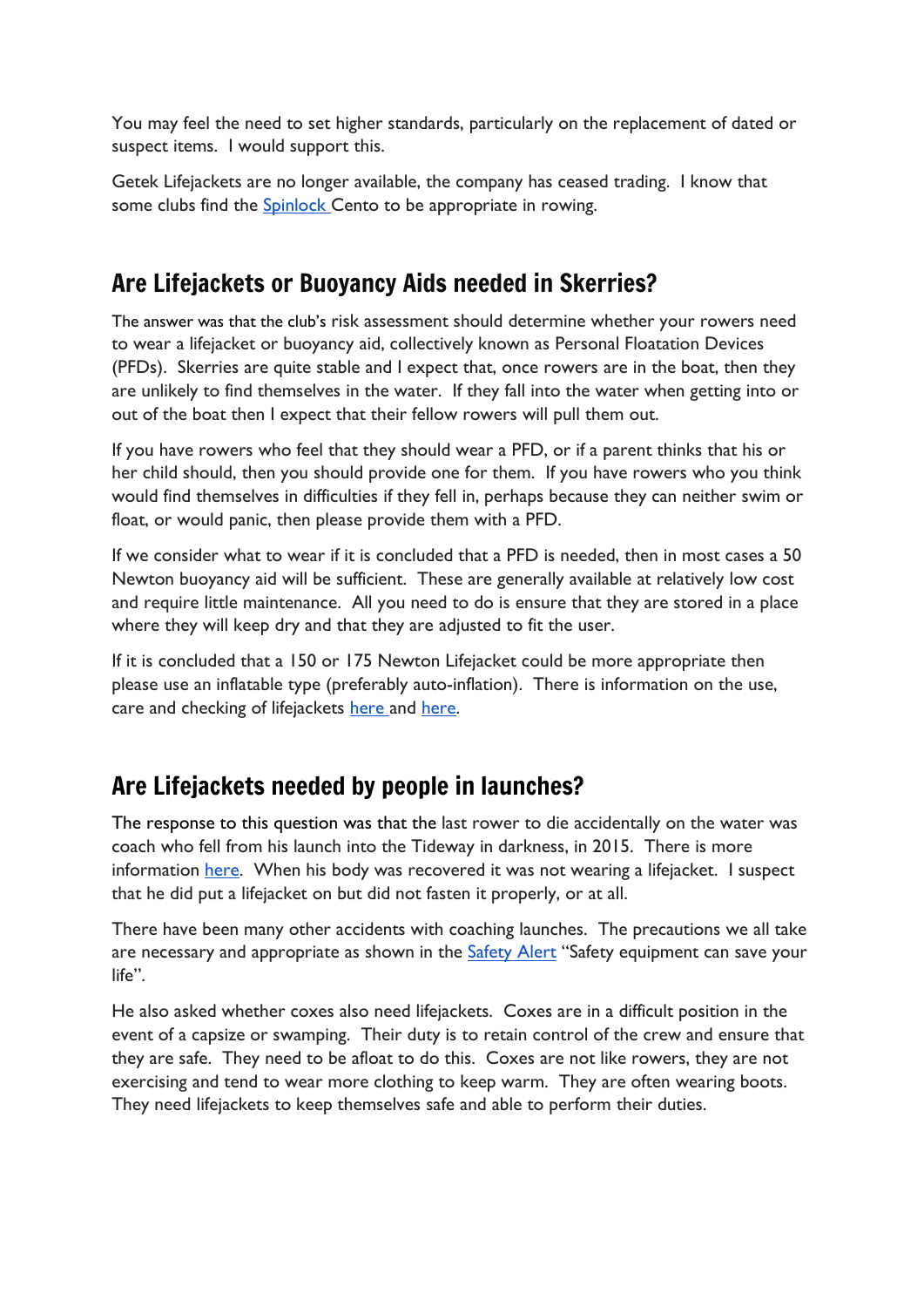## Do launch drivers all need the RYA Level 2 Powerboat qualification?

A club is finding it increasingly difficult to source RYAL2 courses and it felt that this is excessive for their needs.

The response was that the important thing here is competence, qualification does not always equate to competence. Competence can be defined as the ability to perform the specified task to the required standard. As far as launch driving is concerned it is not universal; it depends on the task to be performed and the environment in which the task is completed. For example, someone may be competent to drive a launch on a quiet river but not be competent to do so at sea on rough water.

I suggested that the club define the skills it needs its launch drivers to have and then finds a way to ensure that they have those skills. This may involve some training by more experienced drivers and it may also involve them demonstrating that they can perform the required tasks. You could call this a test if you wish.

Some of those skills will be specific to helping a rower with disabilities, this is relevant at this club. This skill will not be covered in a Level 2 Powerboat course.

The club had searched for information and found an early version of RowSafe, this was more prescriptive. I explained that RowSafe is updated every year and a new version is issued each April. [RowSafe](https://www.britishrowing.org/about-us/policies-guidance/rowsafe/) has been made more adaptable as often one size does not fit all. Please use the current version of RowSafe.

## The application of maritime safety law

The Department for Transport (DfT) has issued a consultation document on new legislation to strengthen enforcement of the dangerous use of recreational and personal watercraft. This is available [here.](http://www.gov.uk/government/consultations/strengthening-enforcement-of-the-dangerous-use-of-recreational-and-personal-watercraft) This proposal relates to the regulation of personal watercraft (e.g. jet skis) and recreational watercraft (e.g. speedboats, etc.) at sea and in harbours. In effect, it would impose duties on them in relation to safety. Unfortunately it would not apply to motor boats on inland waterways.

The new legislation (a draft of which is included in the consultation document) is designed to apply relevant wider merchant shipping legislation to recreational and personal watercraft users who wilfully, or negligently, misuse or endanger the safety of others. The consultation will run for eight weeks and closes on **Monday 1 November 2021**. The DfT would welcome any comments and responses should be sent to [maritimesafety@dft.gov.uk.](mailto:maritimesafety@dft.gov.uk)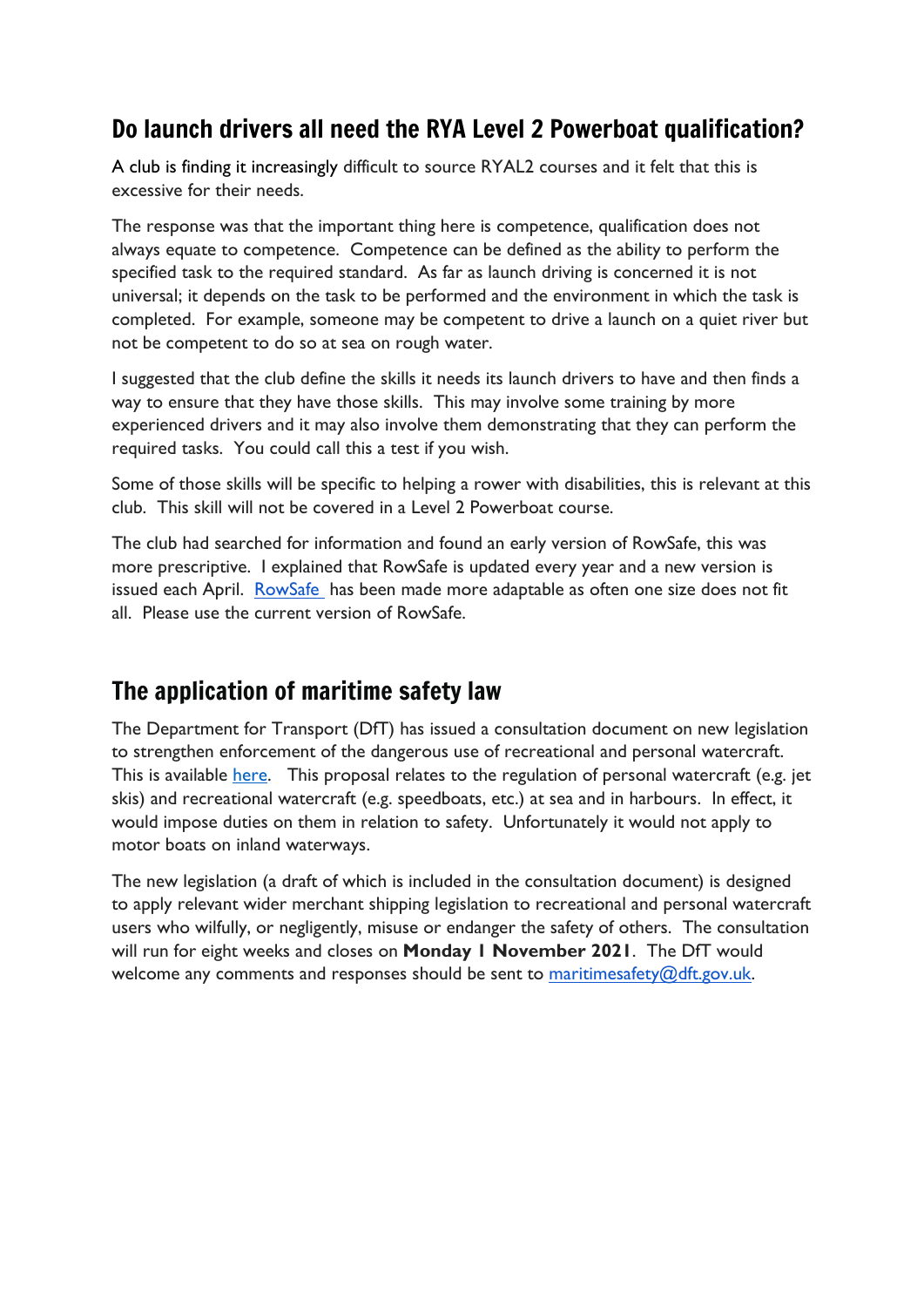## Towing driving licence requirements are about to change

The government has announced that there will be new rules for towing a trailer or caravan with a car from autumn 2021. This announcement can be found [here.](https://www.gov.uk/guidance/new-rules-for-towing-a-trailer-or-caravan-with-a-car-from-autumn-2021) The date that this change will come into effect has not been yet announced.

The rules on what you can tow are different depending on when you originally passed your car driving test.

If you passed your car driving test before 1 January 1997 you will not be affected by the changes. You are usually allowed to drive a vehicle and trailer combination up to 8,250kg maximum authorised mass (MAM). View your driving licence [information](https://www.gov.uk/view-driving-licence) to check. You are also allowed to drive a minibus with a trailer over 750kg MAM. (MAM is the limit on [how](https://www.gov.uk/vehicle-weights-explained) much the [vehicle](https://www.gov.uk/vehicle-weights-explained) can weigh when it is loaded.)

The car and trailer driving test was withdrawn on 20<sup>th</sup> September.

**Until the law changes**, you must continue to follow the current rules about what you are allowed to tow based on when you passed your car driving test.

If you passed your car driving test from 1 January 1997 to 18 January 2013, you can currently drive the following:

- a car or van up to 3,500kg MAM towing a trailer of up to 750kg MAM (up to 4,250kg in total)
- a trailer over 750kg MAM, as long as it is no more than the [unladen](https://www.gov.uk/vehicle-weights-explained) weight of the towing vehicle (up to 3,500kg in total)

If you passed your car driving test after 19 January 2013, you can currently drive the following:

- a car or van up to 3,500kg MAM towing a trailer of up to 750kg MAM (up to 4,250kg in total)
- a trailer over 750kg MAM as long as the combined MAM of the trailer and towing vehicle is no more than 3,500kg

If you have not passed the car and trailer driving test you are only allowed to tow anything heavier if you are being supervised. When you are being supervised, you must:

- display L plates to the front of the car and the rear of the trailer
- be accompanied by a person who is at least 21 years old and has had [category](https://www.gov.uk/driving-licence-categories) BE on their driving licence for at least 3 years.

**Once the law has changed,** if you passed your car driving test after 1 January 1997, you will be allowed to tow trailers up to 3,500kg MAM.

DVLA will update your driving licence record to show that you are allowed to tow trailers. You will get *[category](https://www.gov.uk/driving-licence-categories) BE* added to your driving licence when you get a new photocard driving licence. You do not need to contact DVLA for this to happen. It will be done automatically.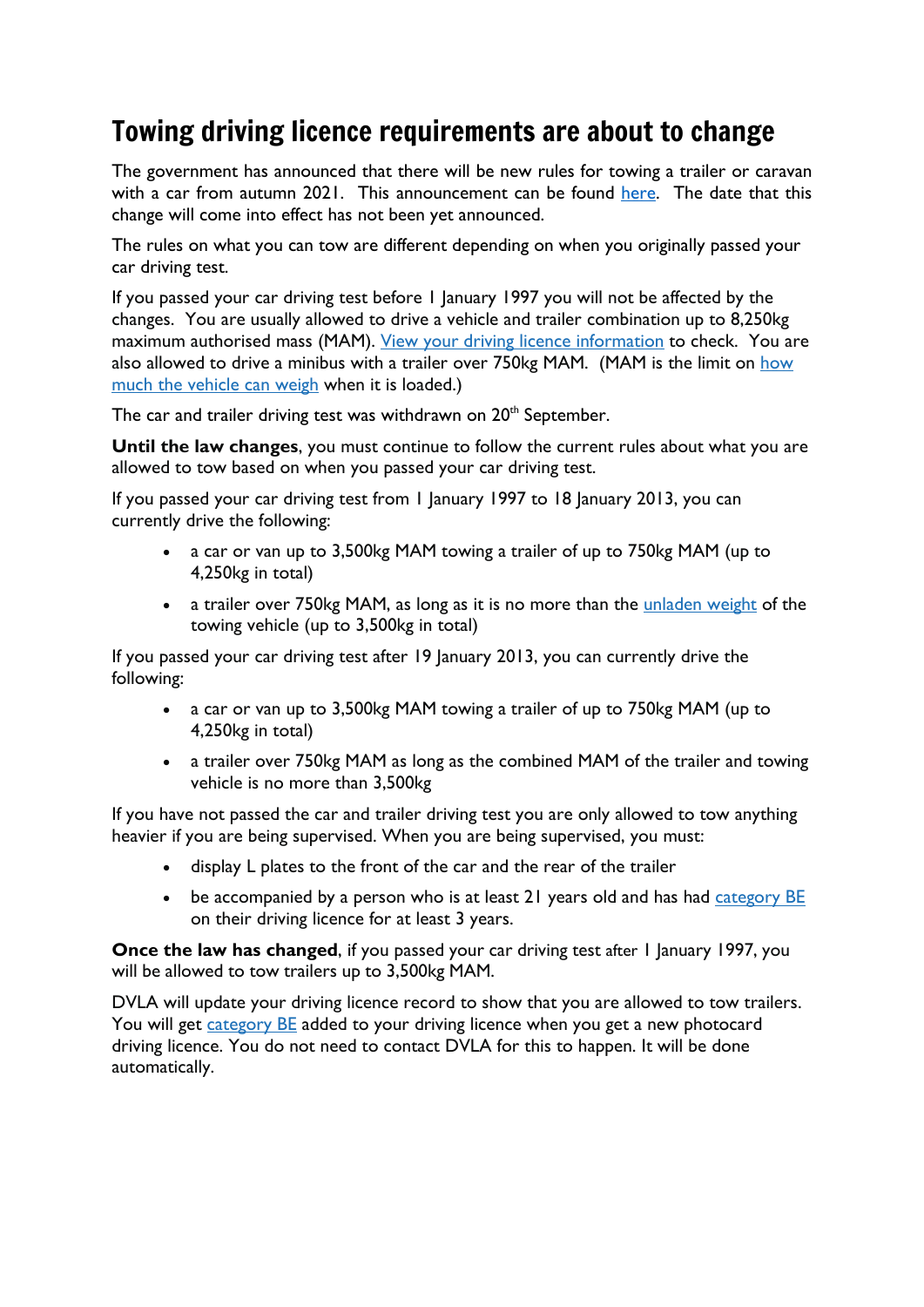## **Check your Trailer**

The Driver and Vehicle Standards Agency has increased the number of roadside safety checks on trailers and caravans. There is more information [here.](https://roadsafetygb.org.uk/news/dvsa-to-step-up-trailer-and-caravan-roadside-safety-checks/)

There are details of the checks that you should do for yourself on the UK Government website [here.](https://www.gov.uk/guidance/tow-a-trailer-with-a-car-safety-checks) You should do this every time you tow a trailer with a car, to make sure you are towing safely and legally. The checks cover:-

- Tow ball and connections
- Breakaway cable
- Wheels and tyres
- Lights and indicators
- Load and weight limit

Watch the video [here.](https://www.youtube.com/watch?v=JBv-Dj-i2Qk) There is information about free safety checks [here.](https://www.ntta.co.uk/freesafetycheck/)

## **Check your speed**

Do not forget, you must not drive faster than the [speed](https://www.gov.uk/speed-limits) limit for the type of road you are on.

A speed limit of 30 miles per hour (48km/h) applies to all single and dual carriageways with street lights, unless there are signs showing otherwise.

|                                                                                                         | Built-up<br>areas mph<br>(km/h) | Single<br>carriageways<br>mph (km/h) | Dual<br>carriageways<br>mph (km/h) | Motorways<br>mph (km/h) |
|---------------------------------------------------------------------------------------------------------|---------------------------------|--------------------------------------|------------------------------------|-------------------------|
| Cars, motorcycles, car-derived<br>vans and dual-purpose vehicles<br>when towing caravans or<br>trailers | 30(48)                          | 50 (80)                              | 60 (96)                            | 60 (96)                 |

#### **Avoid accidents**

Many accidents with trailers are caused be excessive speed, erratic steering or insecure loads so take extra care. If you feel that you need help then ask a more experienced driver to show you how to tow. Do not be afraid to ask for professional instruction.